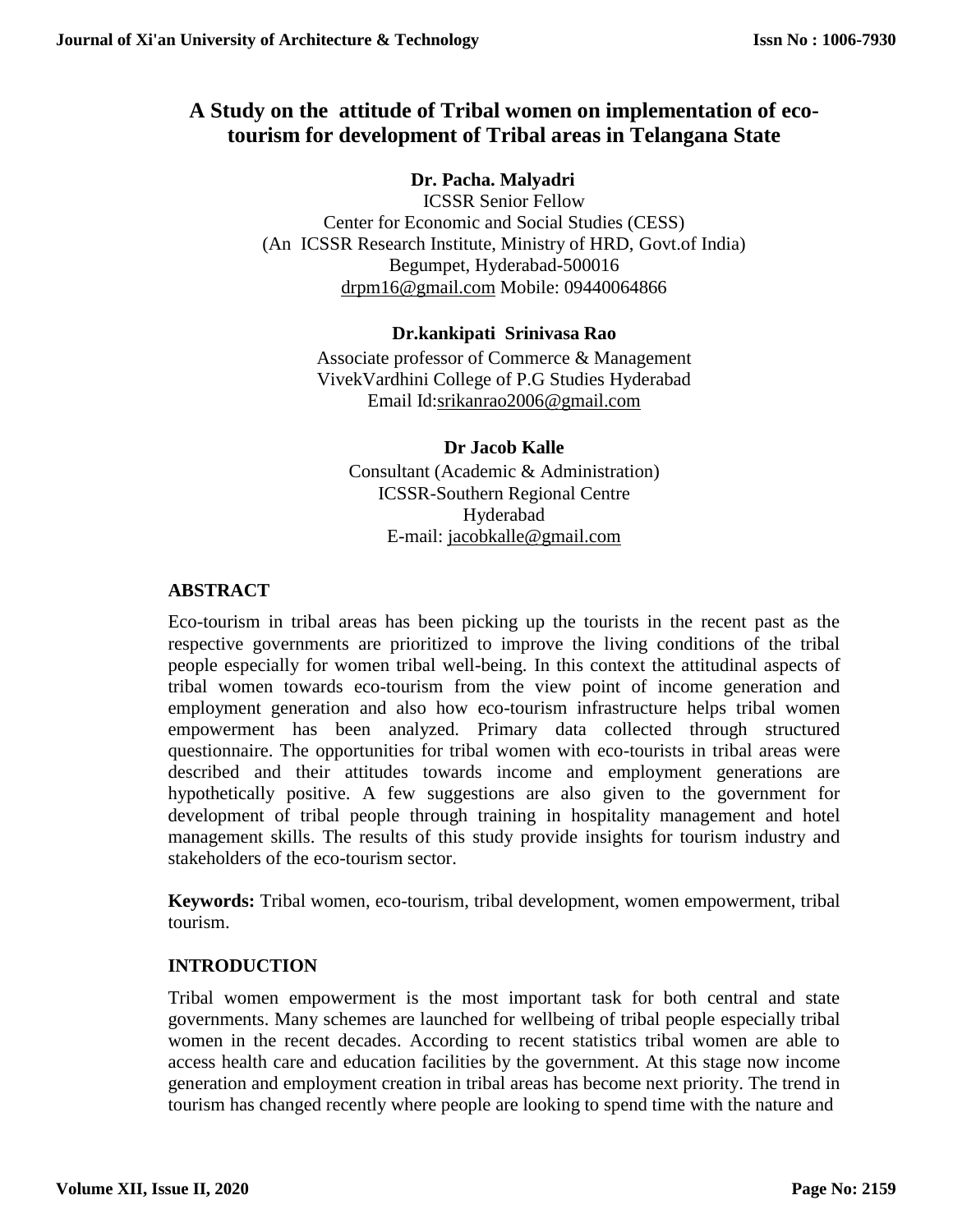get relaxed. In this regard eco-tourism had become buzz word in the tourism sector. The implementation of eco-tourism in tribal areas can lead to tribal women empowerment both directly and indirectly. Hence the attitude of tribal women for supporting ecotourism in tribal areas has been discussed in this paper.

Eco tourists are often motivated by the chance to experience tribal culture, which can have a positive and affirming effect on that culture. Schemes like Home Stay started by Dept. of Tourism & Civil Aviation, Himachal Pradesh on the one hand saves the tribal areas from becoming concrete jungles and on the other gives a firsthand experience of tribal culture to the tourists (Sharma and Parkash, 2014). In Kerala, the Eco Development and Tribal Welfare wing is primarily looking after the Participatory Forest Management (PFM) programs and Tribal Welfare in Forestry Sector. The Tourism Department of Government of Kerala is providing financial assistance for implementation of Ecotourism projects at the identified Eco-tourism Spots in Forest Department. The financial assistance is provided by the Tourism Department through the Director of Eco-tourism. Many states in India have already implemented schemes for development of eco-tourism in tribal areas.

#### **Telangana eco-tourism in Tribal areas**

In the state of Telangana, Tribal are 9.34 per cent of the total population as per 2011 census.The Telangana state has tremendous potentiality for Nature and Ecotourism. The presence of tribal communities is more in and around the river valleys and forests of Telangana. There is a great diversity of culture, tradition and natural resources which makes it very attractive tourist destination in tribal areas of Telangana.Tribals are thickly populated in Khammam, Adilabad and Warangal areas. Nallamala forest belt, Somasila, Farhabad, Mallelateertham and Srisailam are highly suitable for eco-tourism. Similarly Medaram, Laknavaram, Tadwai, Mallur and Gattamma areas could be developed into tribal tourism spot. Huge promotion of eco-tourism and tribal tourism along the catchment areas of Godavari and Krishna rivers are being taken up.

#### **LITERATURE REVIEW**

**Dewangan et al (2011)** found that sericulture had improved the social status of tribal women. The tribal women are able to meet their financial needs after adopting sericulture in tribal areas.

**Das (2012)** had mentioned that infrastructure development in tribal areas lead to women empowerment.

**Ramdas (2013)** specified on welfare of tribal people in the newly formed state with democratic government. Earlier tribal people have undergone crisis because of upper castes and landlord systems. It is also observed that tribal people are poor even they reside in place with rich natural resources.

**Jose et al (2014)** had conducted a study and awareness on health care services provided by government had increased among tribal women and they are easily accessible. The motivation by public health workers had made health care services more accessible to tribal women in Kerala State.

**Maity et al (2014)** found that the social status of tribal women in the recent years had improved a lot due to health care facilities and education facilities in tribal areas. The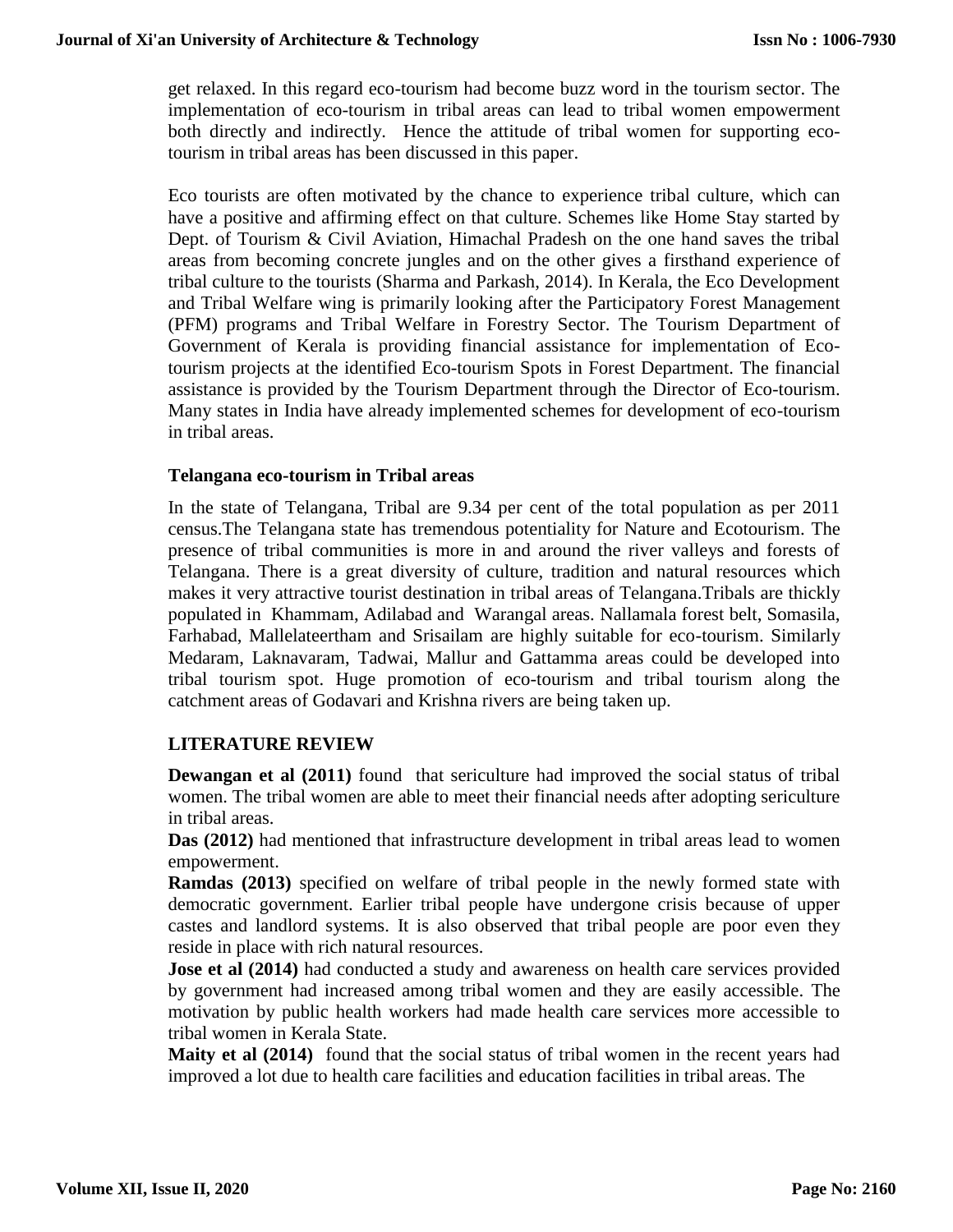income generation opportunities for tribal women through micro entrepreneurship and self-help groups (SHG) had led to tribal women empowerment.

**Murty (2015)** had survey on skills of health workers in tribal areas in Telangana State and mentioned that training is essential for health workers.

**Nayak and Sreegiri (2017)** had conducted study to know the nutritional deficiency among tribal women in Vishakhapatnam district.

**Panigrahi (2019)** had explained the opportunities with tribal tourism in Orissa. Tribal tourism should not be viewed as income generation opportunity but to provide opportunity for tribal people to sell their products to the tourists. The eco-tourism should not create threat for the tribal culture and nature. Ecotourism is ecologically sustainable tourism with a primary focus on experiencing natural areas that fosters environmental and cultural understanding, appreciation and conservation.

#### **Research gap**

On the basis of available literature review of the subject concerned, it is observed that majority of the studies expressed in terms of tribal nutritional deficiency, tribal tourism in other states like Orissa, tribal health care facilities and how tribal empowerment through sericulture activities were only highlighted but none of the studies spoke about tribal women attitude of Telangana towards eco-tourism, arrangement of tribal infrastructure and their income, employment generations in-view of eco-tourism development and linkage with their empowerment, has not revealed. It is in this context; the researcher inspired to investigate the issues as mentioned and accordingly the following objectives were framed to accomplish and designed the research methodology to carry out the study. **Objectives of the study**

- 1. To examine the attitude of tribal women towards eco-tourism in tribal areas.
- 2. To study whether income generation, employment creation positively influences tribal women towards eco-tourism.
- 3. To analyze the link between eco-tourism and tribal women empowerment for overall development of tribal areas in Telangana State.

#### **RESEARCH METHODOLOGY**

The primary data had been collected through structured questionnaire. The respondents are tribal women who are selected by using simple random sampling in tribal areas in Khammam district, Warangal and Adilabad in Telangana State. The sample size for the study is 150 tribal women and statistical tools like frequency analysis, regression and Kruskal-Wallis test had been used. Secondary data had been gathered from internet, books, journals and magazines. The research model of this study is shown in Figure 1 which conveys that attitude is dependent variable and independent variables are income generation, infrastructure, and employment generation.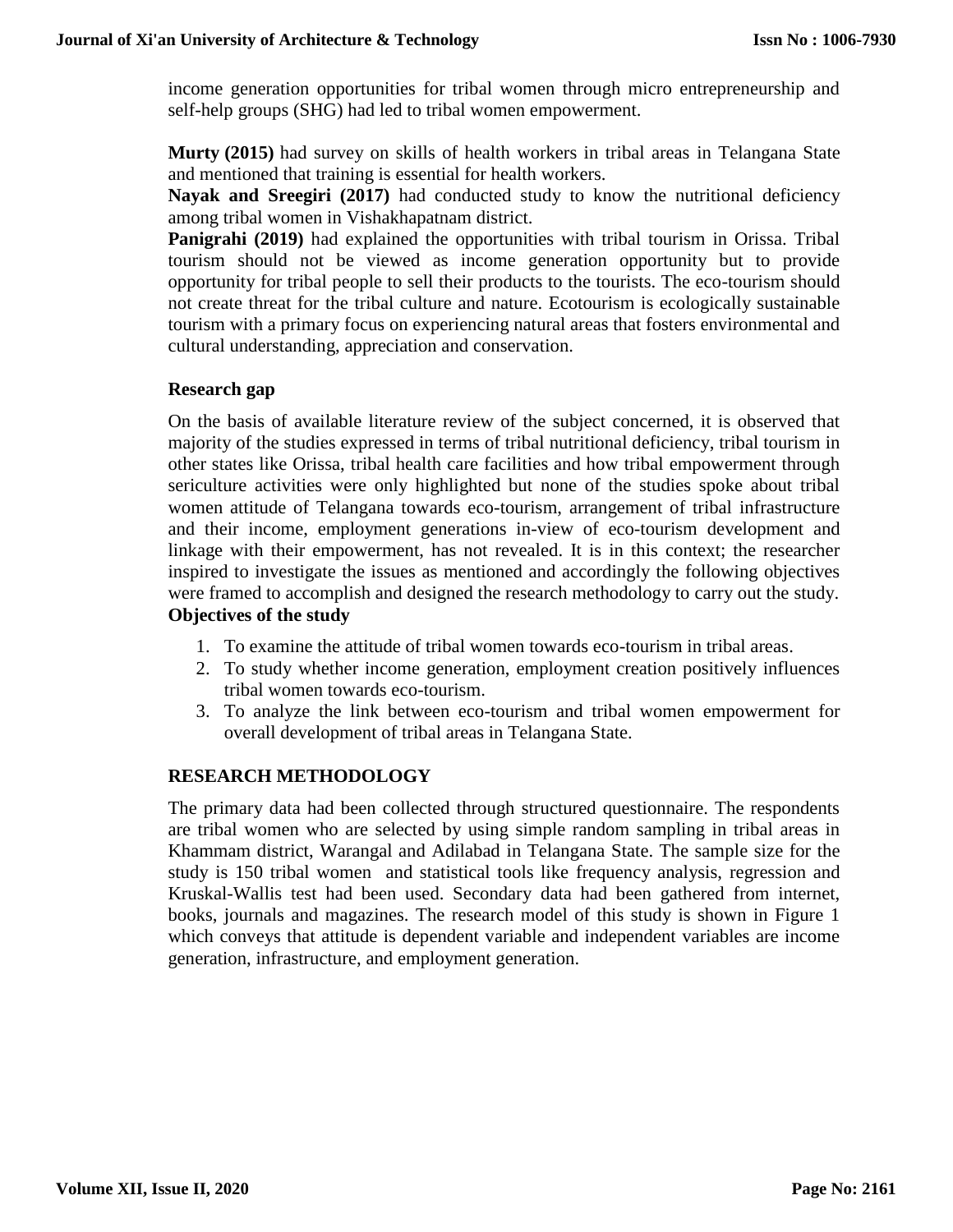

# **DATA ANALYSIS**

All the 150 respondents are tribal women and from each district 50 tribal women have participated in the survey. The three districts selected in Telangana State are Warangal, Adilabad and Khammam. All these districts have forests where tribal people are engaged in various activities like agriculture and depend on forests for livelihood. The average age of the respondents is 32.67 years and majority of the respondents have completed primary education and discontinued secondary education for various reasons.

H1: The attitude of tribal women is positively influenced by income generation through eco-tourism in tribal areas.

H2: The attitude of tribal women is positively influenced by employment generation through econ-tourism in tribal areas.

H3: The attitude of tribal women is positively influenced by infrastructure development through eco-tourism in tribal areas.

| Model |                       | Unstandardized |            | Standardized |       | Sig.  |
|-------|-----------------------|----------------|------------|--------------|-------|-------|
|       |                       | Coefficients   |            | Coefficients |       |       |
|       |                       | B              | Std. Error | <b>B</b> eta |       |       |
|       | (Constant)            | 0.012          | 0.324      |              | 0.036 | 0.971 |
|       | Income generation     | 0.142          | 0.063      | 0.153        | 2.260 | 0.025 |
|       | Employment generation | 0.223          | 0.075      | 0.238        | 2.989 | 0.003 |
|       | Infrastructure        | 0.607          | 0.089      | 0.479        | 6.829 | 0.000 |

**Table 1: Regression Coefficients<sup>a</sup>**

a. Dependent Variable: Attitude (Source: SPSS Output)

According to Table 1 H1, H2 and H3 are accepted. The p-values for income generation, employment generation and infrastructure are less than 0.05. Hence all the three independent variables are positively influenced dependent variable attitude. Hence attitude of tribal women is positive for implementation of eco-tourism for development of tribal areas.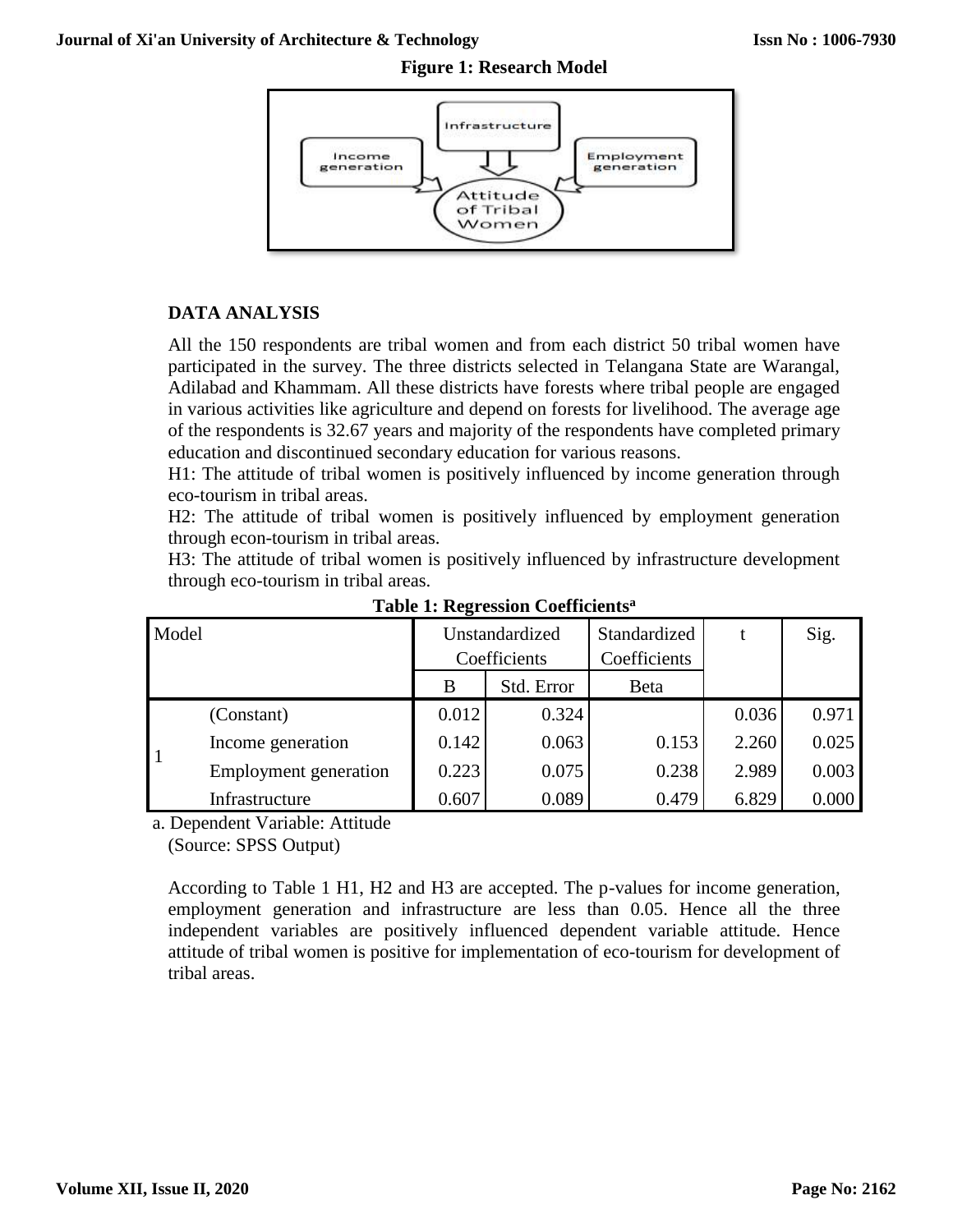### **Kruskal-Wallis Test**

|          | District |    | Mean Rank |  |
|----------|----------|----|-----------|--|
|          |          |    |           |  |
|          | Warangal | 5C | 74.79     |  |
| Attitude | Adilabad | 50 | 81.17     |  |
|          | Khammam  | 50 | 70.54     |  |
|          | Total    |    |           |  |

**Table 2: Ranks**

(Source: SPSS Output)

H4: There is an association between district and tribal women attitude towards ecotourism in tribal areas.

|                  | Attitude |  |  |  |
|------------------|----------|--|--|--|
| Chi-Square<br>df | 1.580    |  |  |  |
| Asymp. Sig.      | 0.454    |  |  |  |

| <b>Table 3: Test Statistics<sup>a,b</sup></b> |  |  |  |
|-----------------------------------------------|--|--|--|
|-----------------------------------------------|--|--|--|

a. Kruskal Wallis Test

b. Grouping Variable: District

Source: SPSS Output

H4 is rejected because p-value in Table 3 is more than 0.05. Hence there is no association between district and tribal women attitude towards eco-tourism in tribal areas. Even the mean in Table 2 shows that almost all the three districts are near to each other.

# **SUGGESTIONS**

Tribal women are more positive towards income generation and employment generation through eco-tourism in tribal areas. The tribal women from all the selected three districts are having similar opinion towards tribal tourism.

- On the basis of consolidation of opinion of the respondents, the Government may be implemented more training programs like hospitality management for tribal women.
- Tribal women groups are to be made part of eco-tourism development as they are well aware of in and around the area.
- The knowledge on various cultures should be educated to tribal women so that they can handle the tourists.
- The eco-tourism linkage with employability and income generation to tribal women empowerment may be encouraged on sustainable manner.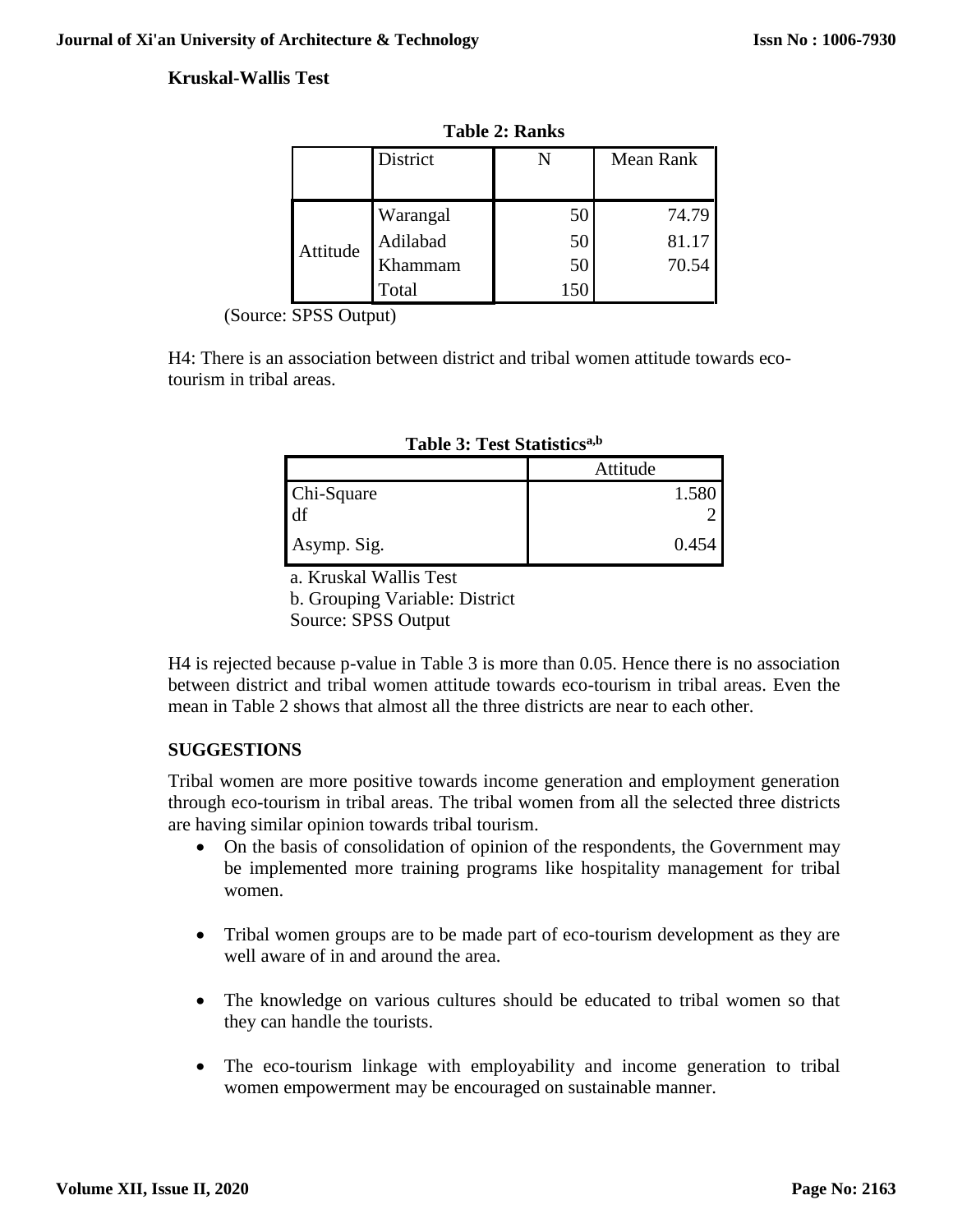- As per the tribal culture and their natural food are to be in menu cards at hotels situated in tribal areas so as to relish tourists differently and in turn income generation tribal women groups.
- Infrastructure like communication system, transportation system and healthcare may be made available at the ecotourism spots by 24X7.
- Department of Tribal may be introduced cultural shows with tribal women so as to entertain tourists and in turn generating income to tribal.

# **CONCLUSION**

The traditional tourism had reached maturity state now as people are interested in new types of tourism like eco-tourism and adventure tourism. Tribal women can sell their products to the tourists and thereby generate income with eco-tourism. Organic products can be marketed by tribal women for tourists and they can also create tribal brands. Due to media and accessibility of education the attitude of tribal people for employment generation and income generation had become more positive in the recent years. It is essential in a newly formed state like Telangana to develop tourism industry and specifically eco-tourism. Tribal women empowerment can be achieved through initiatives like eco-tourism in tribal areas. Already many states like Himachal Pradesh, Kerala and Tamil Nadu had implemented eco-tourism in tribal areas in their respective forest tribal areas. Not it is time for other states to start eco-tourism projects for development of tribal areas from the view point of tribal women empowerment.

#### **FUTURE RESEARCH**

Future researchers can take up on the attitudinal perception of tribal women towards adventure tourism. The study can also focus on attitude of tribal women to start microenterprises for targeting the eco-tourists in tribal areas. Similar studies also to be conducted in other districts where tribal people reside and had an opportunity for tribal tourism. Only three factors were considered in this study but other factors like culture, social norms and personal norms can be considered to understand the perception and attitude of tribal women towards eco-tourism in tribal areas.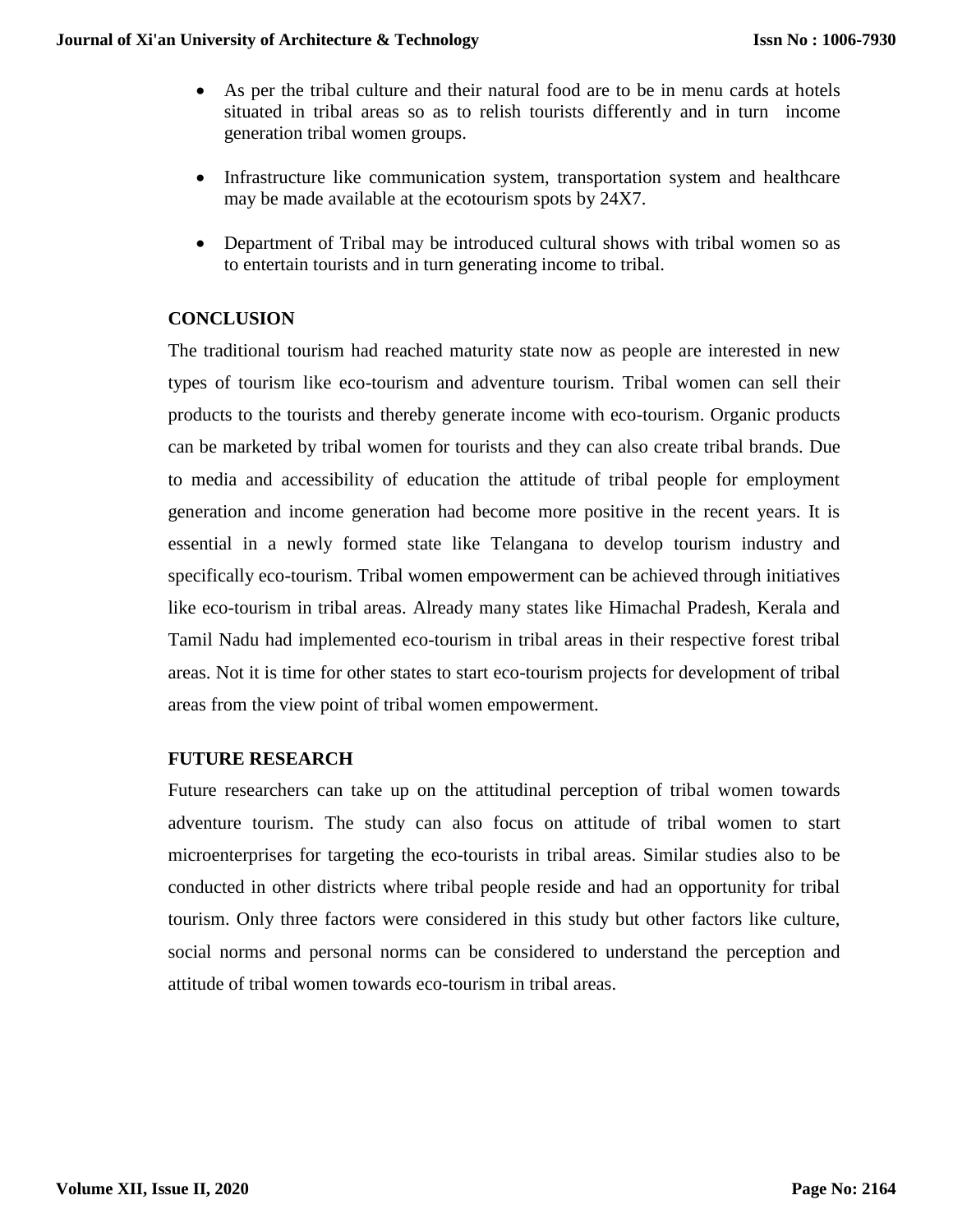### **REFERENCES**

Das, S. K. (2012). An analysis of constraints in women empowerment in Tribal area: Evidences from Assam. *Asian Journal of Research in Social Sciences and Humanities*, *2*(4), 61-74[.https://aijsh.com/shop/articlepdf/org/socialscience/paper146.pdf](https://aijsh.com/shop/articlepdf/org/socialscience/paper146.pdf)

Dewangan, S. K., Sahu, K. R., Achari, K. V., &Soni, S. (2011) Socio-Economic empowerment of tribal women through sericulture a study of lailunga block of Raigarh District, Chhattisgarh, India. *International Journal of Business and Management*, *6*(12), 297-302. *doi:[10.5539/ijbm.v6n12p297](https://doi.org/10.5539/ijbm.v6n12p297)*

Jose, J. A., Sarkar, S., Kumar, S. G., &Kar, S. S. (2014). Utilization of maternal healthcare services by tribal women in Kerala. *Journal of natural science, biology, and medicine*, *5*(1), 144. *: doi:10.4103/0976-9668.127314*

Lad, D. G. (2013). Ecotourism Development in the Konkan Region of Maharashtra: A Review. *Scholars Academic Journal of Biosciences*, *1*(6), 251-252. <https://pdfs.semanticscholar.org/ab4c/b8ea022753d9485f3bbe01e4f2a7c4dc4f63.pdf>

Maity, S., Victoria, H., &Alok, S. (2014). Socioeconomic status of Kuki tribal women: A case study Churachandpur District, Manipur. *American-Eurasian Journal of Scientific Research*, *9*(5), 120-128.*DOI: 10.5829/idosi.aejsr.2014.9.5.21426*

Murty, R. R. (2015). A study on training needs of female health workers in tribal area of Telangana, India. *Global Journal of Medicine and Public Health*, *4*(4), 1-6. <http://gjmedph.com/uploads/O8-Vo4No4.pdf>

Panigrahi, N. (2019). Development of eco-tourism in tribal regions of Orissa: Potential and recommendations. *Culture Mandala*, *13*(3), 9410. [https://cm.scholasticahq.com/article/9410-development-of-eco-tourism-in-tribal-regions](https://cm.scholasticahq.com/article/9410-development-of-eco-tourism-in-tribal-regions-of-orissa-potential-and-recommendations)[of-orissa-potential-and-recommendations](https://cm.scholasticahq.com/article/9410-development-of-eco-tourism-in-tribal-regions-of-orissa-potential-and-recommendations)

Nayak, M. S. D. P., &Sreegiri, S. (2017). A study on nutritional status of tribal women in Visakhapatnam district, Andhra Pradesh, India. *International Journal of Community Medicine and Public Health*, *3*(8), 2049-2053. <http://dx.doi.org/10.18203/2394-6040.ijcmph20162544>

Ravi, R. V., &Balasubramainam, V. (2015).Partnerhship for sustaining development and environment case of eco-tourism and tribal development. *Asian Journal of Development Matters*, *9*(2), 36-42.

Ramdas, R. (2013). A Separate Telangana: Promises and Prospects for Tribal People. *Economic and Political Weekly*, 118-122. <https://www.epw.in/journal/2013/29/notes/separate-telangana.html>